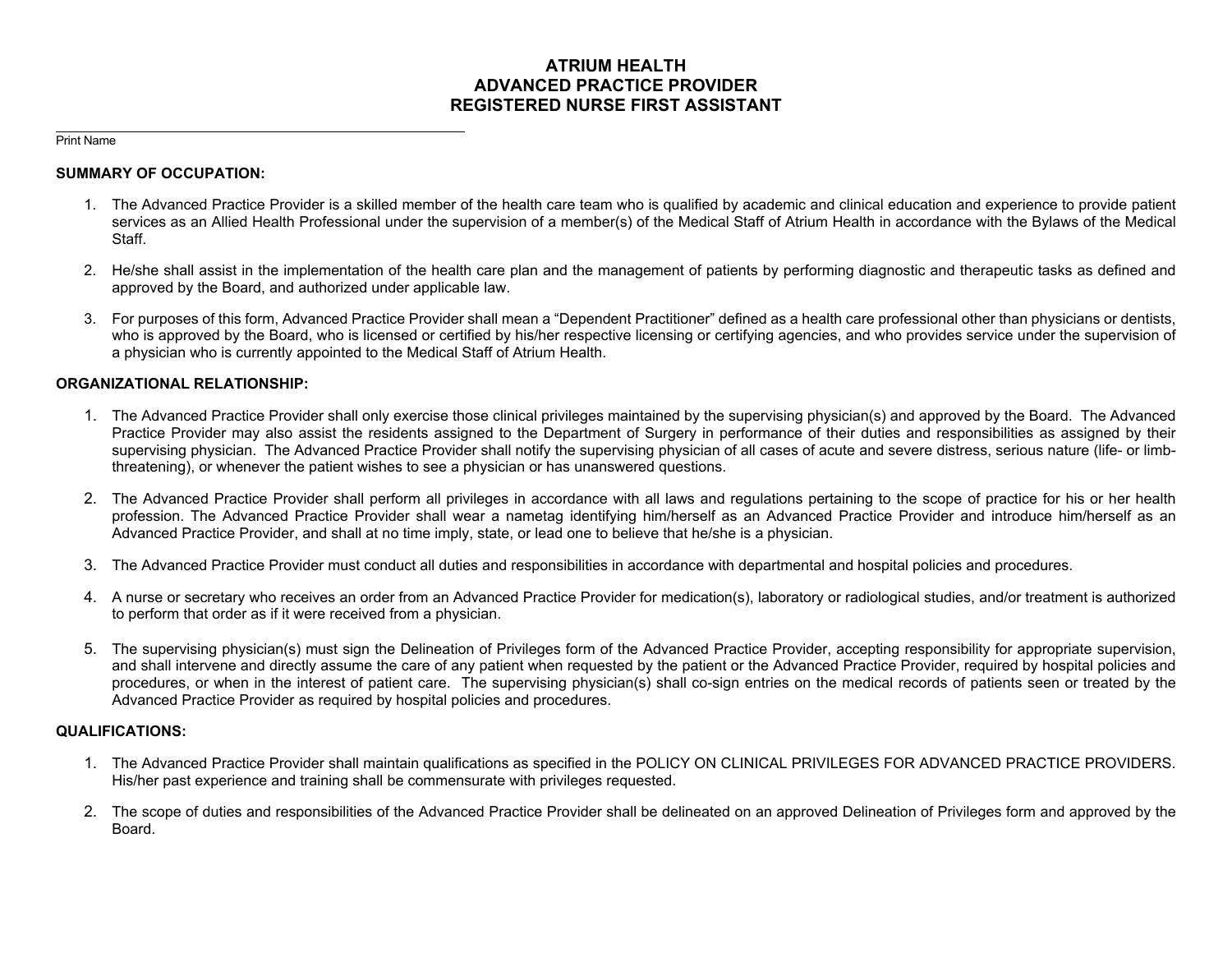Atrium Health Advanced Practice Provider Registered Nurse First Assistant Page 2

Print Name

#### **QUALIFICATION – continued:**

- 3. The Supervising Physician shall delegate only tasks and procedures to his or her Advanced Practice Provider which are within or contemplated by the clinical privileges granted to the Supervising Physician by the Medical Executive Committee and the Board of Commissioners and which the Advanced Practice Provider has been approved to perform. It is understood that the supervision of an Advanced Practice Provider shall never be transferred to a physician who is not currently a fully appointed member of Atrium Health Medical Staff.
- 4. If the Medical Staff appointment or Clinical Privileges of the Sponsoring Physician are resigned, revoked or terminated, the Advanced Practice Provider's permission to practice shall automatically terminate and his or her clinical privileges shall be automatically relinquished.

## **SUPERVISION:**

Except where the Delineation of Privileges form provides for Personal Supervision or Proximate Supervision, General Supervision (as defined below) will be required for all tasks and procedures performed by the Advanced Practice Provider.

- 1. "General Supervision" shall mean the procedure is furnished under the supervising physician's overall direction and control, but the physician is not required to be present during the procedure. General Supervision requires the performance of tasks and procedures in a manner that is consistent with state law, the applicable standard of care, Medical Staff Bylaws and hospital policies and procedures, but does not require Personal Supervision or Proximate Supervision, as those terms are defined below.
- 2. "Proximate Supervision" shall mean the physical presence of a sponsoring/supervising physician in the hospital, in close proximity and immediately available to furnish assistance and direction to the Advanced Practice Provider as needed.
- 3. "Personal Supervision" shall mean the physical presence of a sponsoring/supervising physician in the room with the Advanced Practice Provider during the performance of a procedure.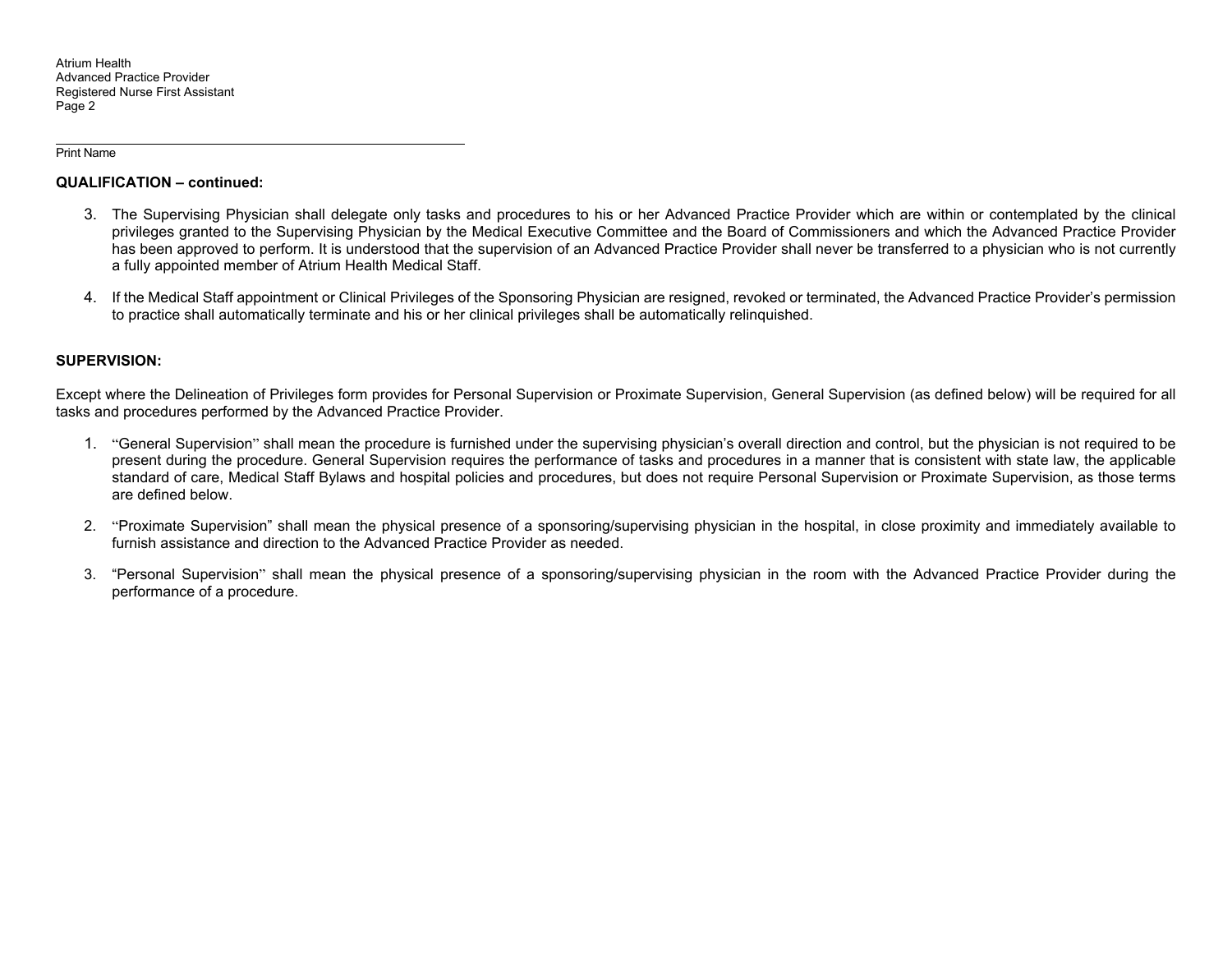# **ATRIUM HEALTH REAPPOINTMENT DELINEATION OF PRIVILEGES FORM ADVANCED PRACTICE PROVIDER REGISTERED NURSE FIRST ASSISTANT**

Print Name

## **Initial appointment Reappointment Updated DOP/Sponsoring Physician Change**

**NOTE 1: "CORE" privileges cannot be amended or altered in any way.** 

**NOTE 2: Advanced Practice Providers must apply for "CORE" privileges in order to be eligible for special procedure clinical privileges at any facility within Atrium Health.** 

NOTE 3: Please note that the exercise of certain privileges enumerated herein is necessarily limited by the operational and resource constraints of the facility. All **procedures must be performed within a clinical setting with the capabilities and organizational structure required to provide appropriate support.**

| CMC | <b>Pineville</b> | University<br>City | <b>CR</b> | Lincoln | <b>Cabarrus</b> | <b>Union</b> | <b>Stanly</b> | Anson | Cleveland |             | <b>REGISTERED NURSE FIRST ASSISTANT</b><br><b>CORE PRIVILEGES</b>                                                                                                                                                                                                                                                                                                           |
|-----|------------------|--------------------|-----------|---------|-----------------|--------------|---------------|-------|-----------|-------------|-----------------------------------------------------------------------------------------------------------------------------------------------------------------------------------------------------------------------------------------------------------------------------------------------------------------------------------------------------------------------------|
|     |                  |                    |           |         |                 |              |               |       |           | CAPP-RNFA-1 | Performs pre-operative and post-operative<br>patient assessments, patient education and<br>discharge planning; first assisting in surgery<br>for patients within the age group seen by the<br>sponsoring physician(s). The Advanced<br>Practice Provider may not admit patients to<br>the hospital but may initiate/place orders on<br>behalf of the supervising physician. |

The Advanced Practice Provider may, in consultation with the supervising physician, perform the following duties: assisting with the positioning, prepping and draping of the patient or may perform these tasks independently as directed by the surgeon(s); provide exposure through appropriate use of instruments; retractors, suctioning, and sponging techniques; managing all instruments in the operative field to prevent obstruction of the surgeon's view; provides hemostasis by clamping blood vessels, coagulating bleeding points, ligating vessels and by other means as directed by the surgeon(s); handles tissue as directed by the surgeon(s); performs wound closure; suture the peritoneum, fascia, subcutaneous tissue and skin; applies surgical dressings; affixes and stabilizing all drains; assist with applying casts, splints and various other immobilization; assist with transferring the patient from the operating room; other action delegated by the surgeon in the operating room.